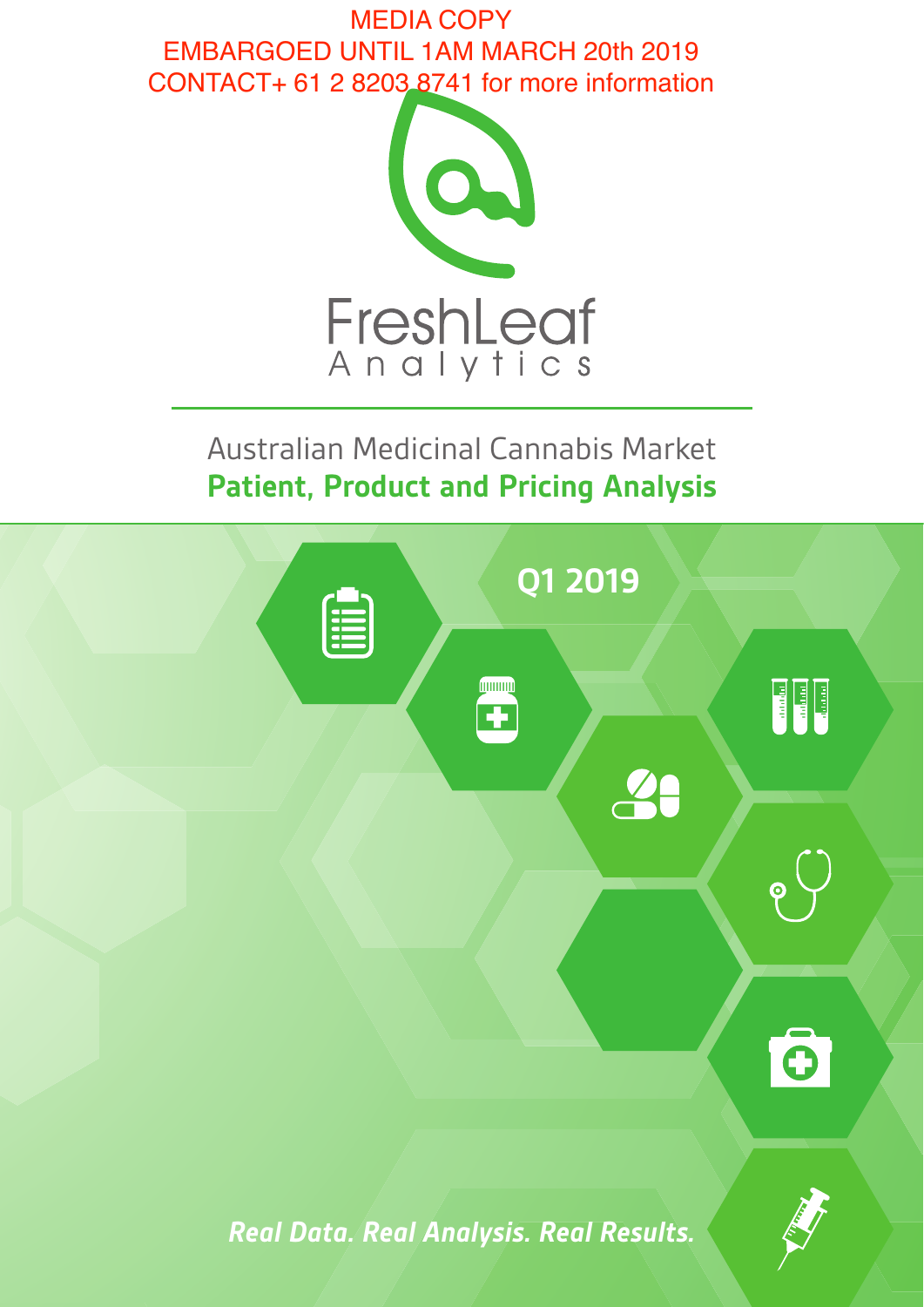# MEDIA COPY EMBARGOED UNTIL 1AM MARCH 20th 2019 CONTACT+ 61 2 8203 8741 for more information

**» Products in market increase** substantially, up over 500% year on year

**» Pricing continues to fall**, but CBD has hit a floor

**» Patient monthly spend up 11.5%**, driven by increased dosages

**» 15,000-20,000 new patients** to enter the market in 2019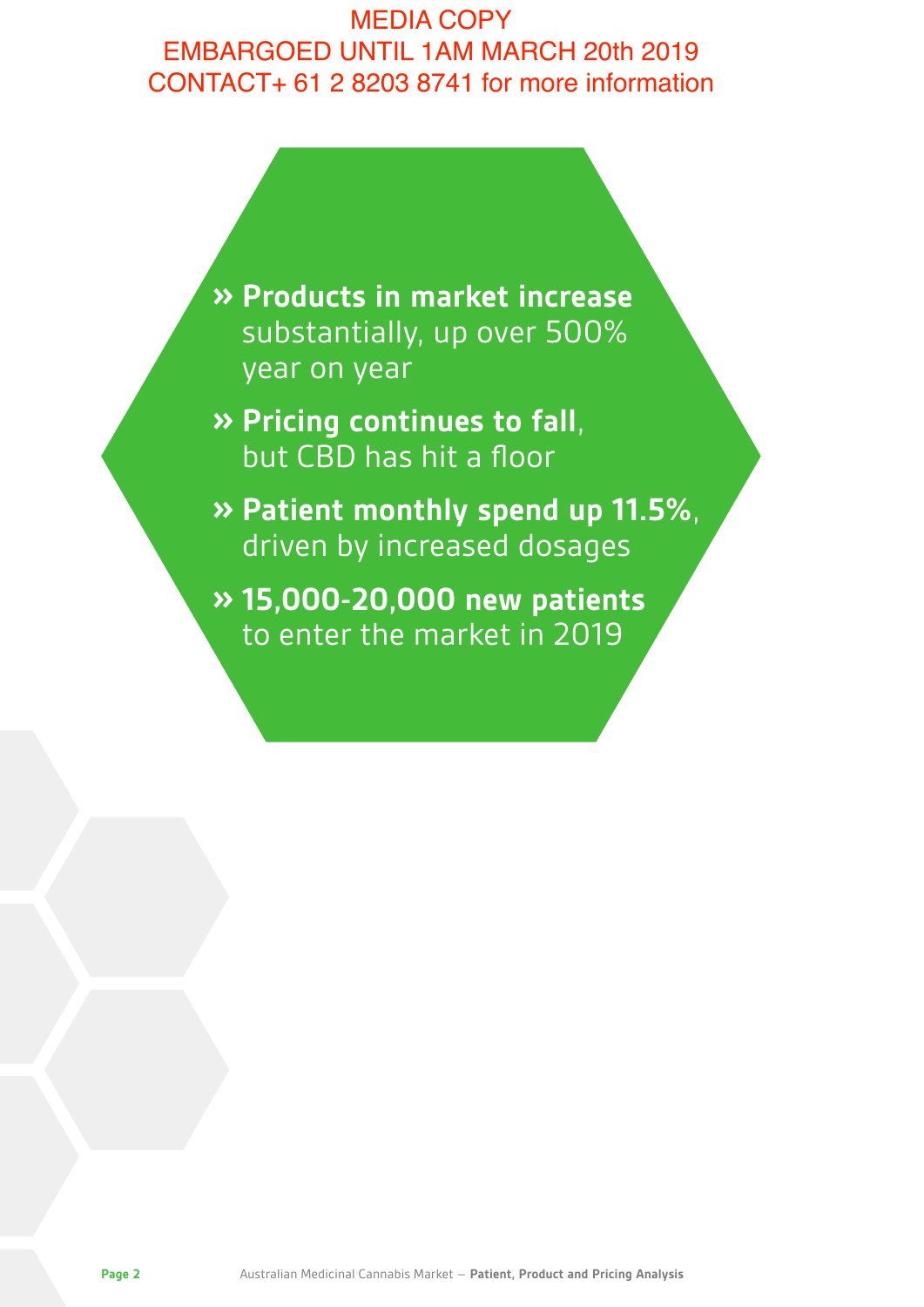### **Summary**

It has been 18 months since the team at FreshLeaf Analytics started tracking products, patients and pricing in the Australian market.

Our Q1 2019 report is the most comprehensive review of the marketplace to date, giving insight for the first time into new metrics around product floor prices, revenue forecasts and market size.

We have found that pricing competition continues to intensify as new products enter the market, with Australian doctors now having a choice of over 50 products to prescribe from.

Patient dosages have increased as the market matures and more patients find their 'optimal' dose requirements, and this has led to a slight increase in average monthly costs for patients.

We expect around 15,000 – 20,000 new patients to enter the market this year, with monthly product revenues to approach A\$3.6M by the end of 2019.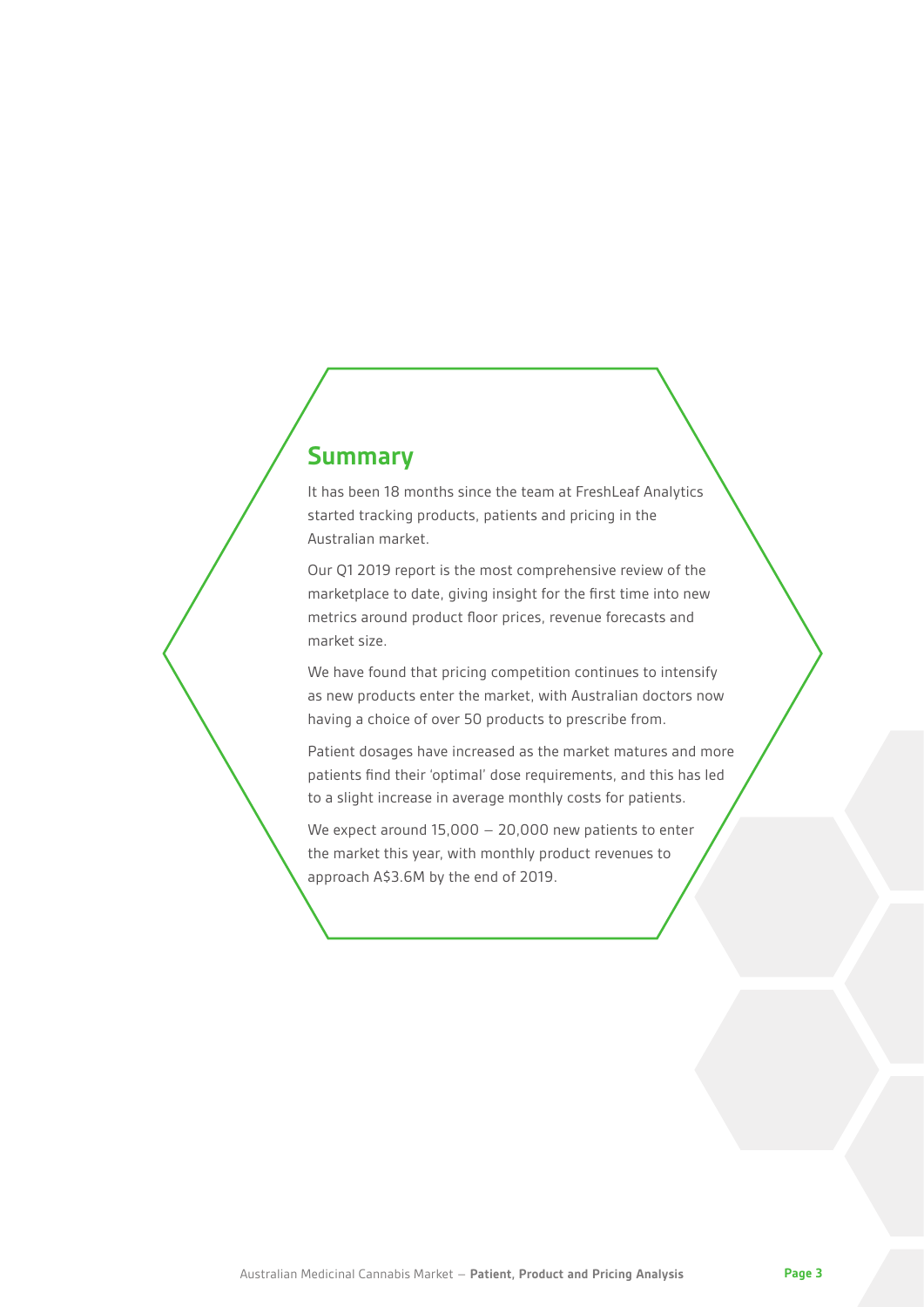#### **Patient Growth – Australia hits a tipping point**

Those watching the industry closely will have noted that towards the end of 2018, the Australian medicinal cannabis industry had its 'hockey-stick' moment where approvals started to trend upwards rapidly. November alone saw a 71% month on month jump, and despite an expected lull over the December holiday break, the upwards trend has continued at a breakneck pace in Q1 2019.



**TGA monthly SASB Approvals**

It is important to note that the TGA reports 'SAS-B approval numbers' which is not the same as the number of active patients in the market. SAS-B approvals are for a specific product, for a set period of time (usually 6 months, but sometimes 3 or 12) and so every month some of the approvals will be for patients who have previously been counted, and are being approved for an extension.

While SAS-B is still the predominant channel for patient access, patients can also access products through the Authorised Prescriber channel (51 prescriber's at end January 31 2019, adding an estimated additional 20-30% patients to monthly approvals) and through clinical trial programs.

FreshLeaf Analytics expects that between 15,000 – 20,000 new patients will enter the Australian market in 2019, creating for the first time a market that is substantial enough to generate meaningful cashflows for some of the leading businesses in each part of the value chain.

#### **Products flood the market**

There are now a total of 31 players – up from 25 in Q3 2018 – licensed by the Office of Drug Control (Australia's regulatory authority for medicinal cannabis import and production) to supply foreign products into the market or cultivate and manufacture them here. With many more applications in the queue to be reviewed by the ODC, this number is expected to continue to trend up in 2019.

The players today have delivered a large range of products to the market – in Q1 2019, 54 products<sup>1</sup> were confirmed by the FreshLeaf Analytics team as being available for doctor prescription – up almost 500% from just 11, eighteen months ago. Canada still leads the market in terms of country of origin, but European suppliers are catching up with a range of offerings sourced from pharmaceutical grade facilities in several countries including Switzerland, Netherlands, Slovenia and Germany.

Australia now has its first locally grown product available - from the Western Australian producer Little Green Pharma, who launched their first product in Q3 2018 and followed up swiftly with a second in Q1 2019. With a large number of well funded local competitors we expect continued growth of domestic product through 2019.

Oils were still the primary delivery mechanism for product in the market, comprising 43 of the 54 available. Other delivery mechanisms available include sprays, capsules, flower – raw dried and granulated – and a new option for doctors, crystalline form.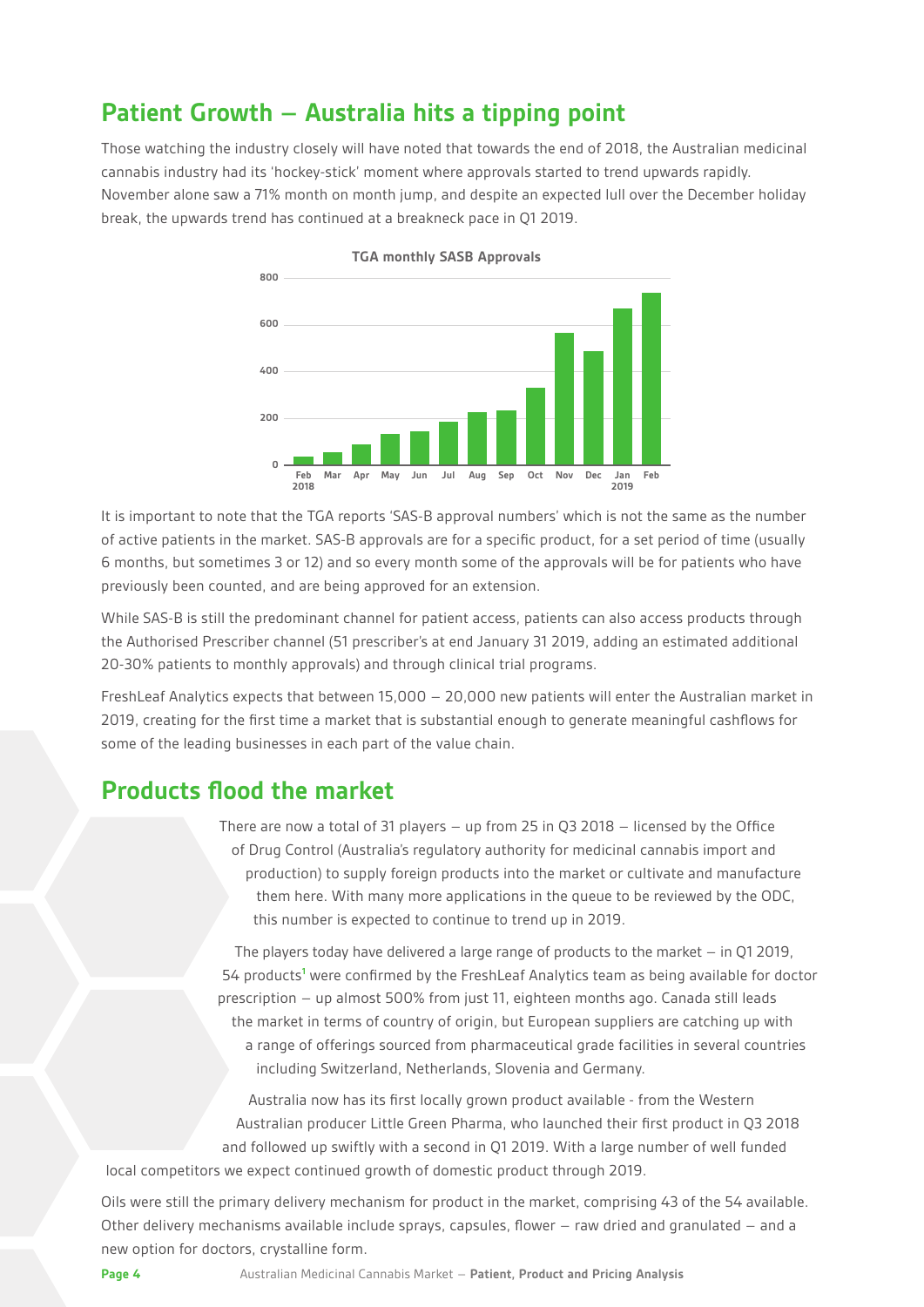**Product Types Available in the Australian Market Q1 2019**



Review of formulations available suggests there is still a greater need for innovation and diversification – with most products simply falling into various ratios of THC and CBD – the two most common active ingredients. At the time of publication there were 25 'blend' products which were typically a 1:1 ratio (or thereabouts), 17 high CBD products which were typically pure CBD (a schedule 4 medicine) or mostly CBD with a small amount (typically a 1:50 or a 1:20 ratio with THC) and 12 high THC products (including some pure THC products).





Interestingly, a small number of products have come onto the market since our last report with specifically stated amounts of other cannabinoid products including one from Switzerland stating the inclusion of CBDA (cannabidiolic acid – the 'raw' form of CBD, as it exists in the live plants) – hopefully a sign of things to come as more products with rare cannabinoid profiles become available.

#### **The Israelis enter the market**

A key development for Australia, and for the world, in terms of product supply was the passing of laws in Israel, December 2018, to allow export of medicinal cannabis. This development, while perhaps long overdue for a country that has been pioneering research and development of cannabinoid medicines for over 30 years, is welcome from a consumer standpoint. Currently 2 suppliers from Israel have started to make oil products available in Australia.

**<sup>1</sup>** Only companies that could demonstrate they have products available for prescription by our doctors were included in our analysis. FreshLeaf Analytics does not publish brand names on the basis that medicinal cannabis products available for prescription in Australia are not registered medicines and cannot be promoted

Australian Medicinal Cannabis Market – **Patient, Product and Pricing Analysis Page 5**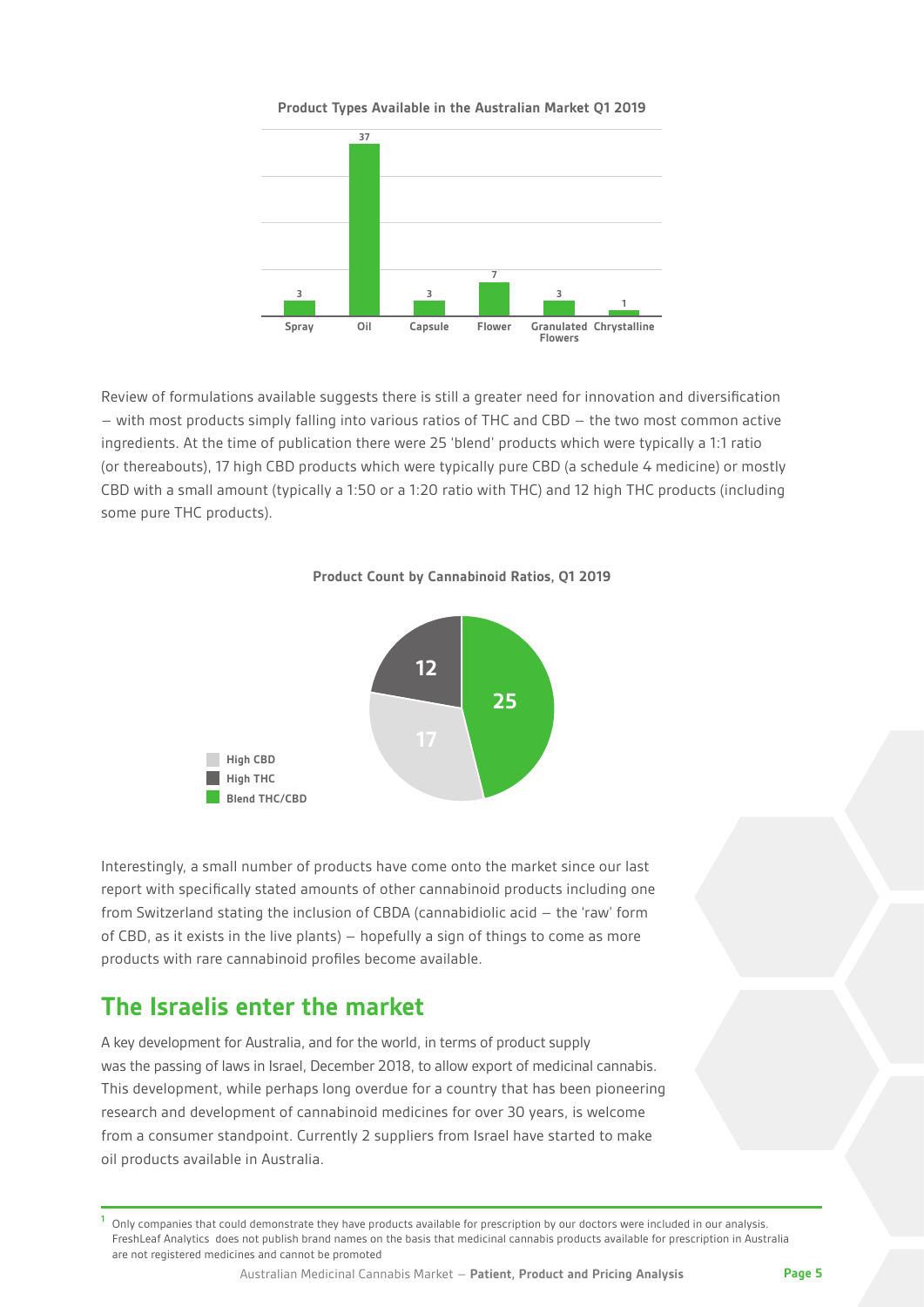### **List prices continue to plummet, but CBD hits a floor price**

The larger number of players in the market has led to a reduction in list prices, particularly in cannabis oil products.

The average list price<sup>2</sup> per milligram for oil-based cannabinoids<sup>3</sup> fell a further 26% in the past 6 months to 0.23 cents per milligram.

While this may sound like welcome news from a consumer perspective, a more meaningful measure is the price of the cheapest product(s) in the market. This is because many doctors, in the absence of any clinical data to suggest otherwise, will consider products of similar formulation 'clinically equivalent' and prescribe the lowest priced product in the market.

This dynamic has lead to many high priced product companies reducing their list prices in search of doctor prescriptions, but this 'price-revision' activity is not likely to result in lower costs to most patients who may be already receiving cheapest available products.

Compared to the period 6 months earlier, the cheapest CBD products in the market remain unchanged at \$0.10 per mg. Cheapest high THC products however have dropped substantially from \$0.30 to \$0.16 per mg and blend products similarly have seen a substantial price drop falling from \$0.23 to \$0.17.



#### **Pharmacy markups are stabilising**

In Australia, medicinal cannabis products are dispensed at a pharmacy<sup>4</sup> and are generally marked-up for sale to the patient. In most cases the amount of the markup is decided by the pharmacy. As with many early stage markets, the amount of markup varies widely, but our current review has found that more extreme markups are disappearing.

> In Q1 2019, based on the pharmacies sampled, the average markup on medicinal cannabis was 22%, which would be expected for a product of this nature. The highest markups observed were 52%, considerably less than the more extreme cases seen in 2018 where product price more than doubled between manufacturer and pharmacy.

Some of the pharmacies interviewed have moved to a 'fixed dispense fee' model of around \$25 - \$30 per patient, which reduces their margin as volume of product purchased increases. This dispensing model is particularly favorable to patients suffering from conditions that require a large volume of product to be consumed each month - for example \$30 as a dispense fee on a prescription value of \$600 becomes marginal.

As an interesting anecdote in the unfolding Australian medicinal cannabis market, some pharmacies interviewed, particularly those in NSW, had reported that dispensing medicinal cannabis products had resulted in them coming under additional scrutiny from their state Department of Health, resulting in them making the decision to stop dispensing medicinal cannabis due to business disruptions and regulatory costs.

**<sup>3</sup>** Average of all oil based products (CBD only, THC only and Blend)

**Page 6** Australian Medicinal Cannabis Market – **Patient, Product and Pricing Analysis**

**<sup>2</sup>** Price analyzed is sale price to pharmacy

**<sup>4</sup>** Cannabis Access Clinics does not dispense products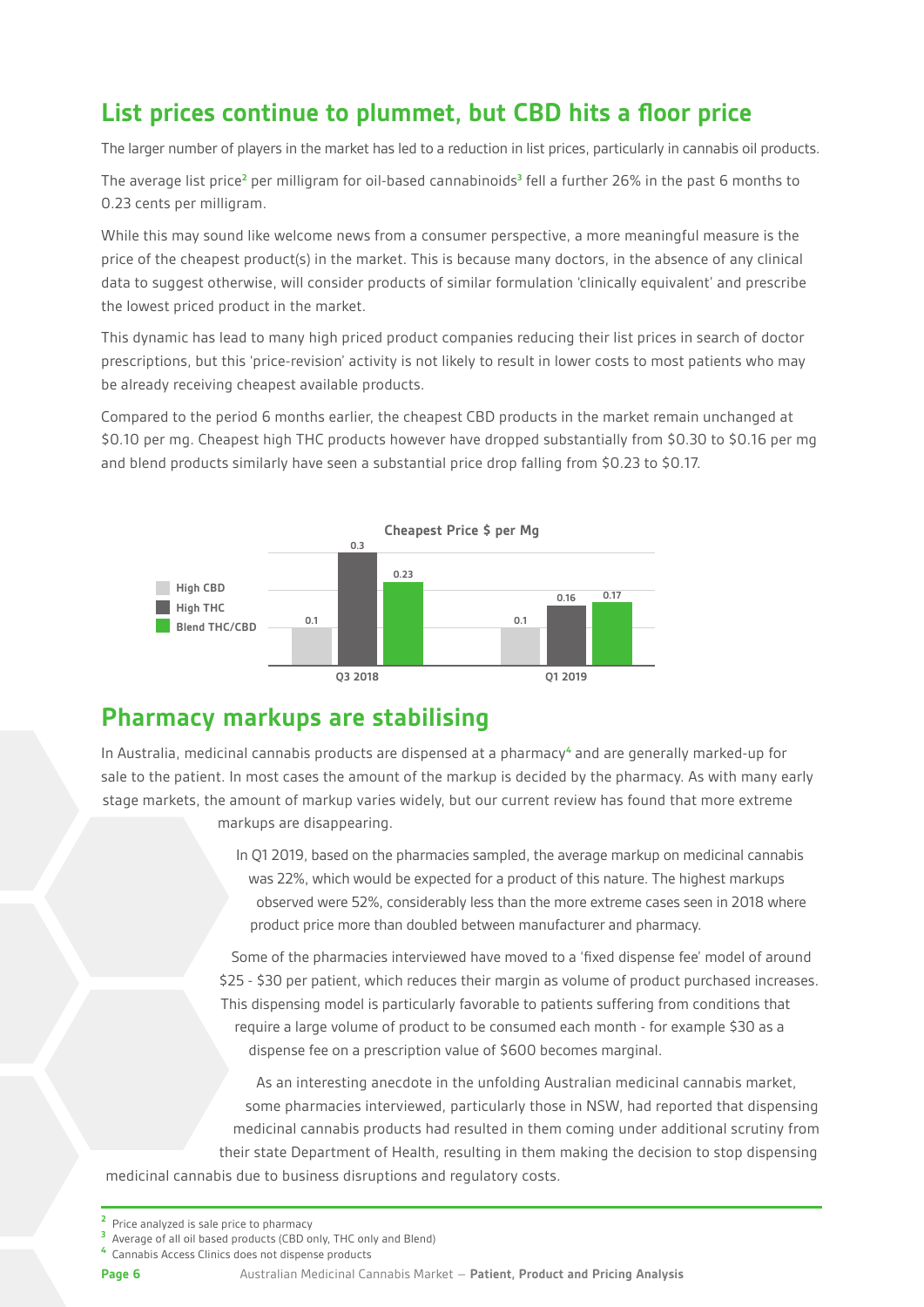### **Patient monthly costs higher, driven by increased dosages**

Understanding the patient costs of medicinal cannabis in Australia is important because it is currently not covered by the Pharmaceutical Benefits Scheme (PBS), so costs are paid by patients out of pocket.

Monthly price paid by patients is a function of a number of variables including:

- product prescribed
- the manufacturer price to pharmacy
- the pharmacy markup
- any shipping costs
- monthly dosage required

Of the above list, the variable that most significantly impacts individual cost is the required dosage.

Most patient prescriptions in Australia follow a 'titrate up' dosage model that requires the patient to start at a low dose and increase the amount of product consumed until maximum benefit is achieve.

The required dose can be impacted by a range of factors including the indication the patient suffers from, delivery mechanism of the product (an oil vs dried plant), the size and age of the patient and the patientspecific response to therapy.

Reported dosages fall in the range of 1mg - 90mg per day for THC and 2.5mg - 1000mg per day for CBD. Extreme cases would include indications that require a large volume of cannabinoids to have an effect, such as epilepsy.

Given the up to 1000x variability in cannabinoid dose requirement, it can be difficult for patients to get a sense of what their monthly costs will be before they are on treatment for long enough to determine their optimal dosage.

FreshLeaf Analytics has analyzed monthly patient costs for the period based and found that average price to patient in Q1 2019 was \$415, a 11.5% increase over the period 6 months earlier.

The key factor in driving monthly costs up, in a market where unit costs are trending down, was increasing dosage.

Compared to the period 6 months earlier, patients reported taking on average 28.9% more product. This is likely due to the standard 'titrate-up' prescribing regime, which results in patient doses increasing over time, such that in a more mature market, with more long-term patients on higher dosages, the overall prescribed average will increase.



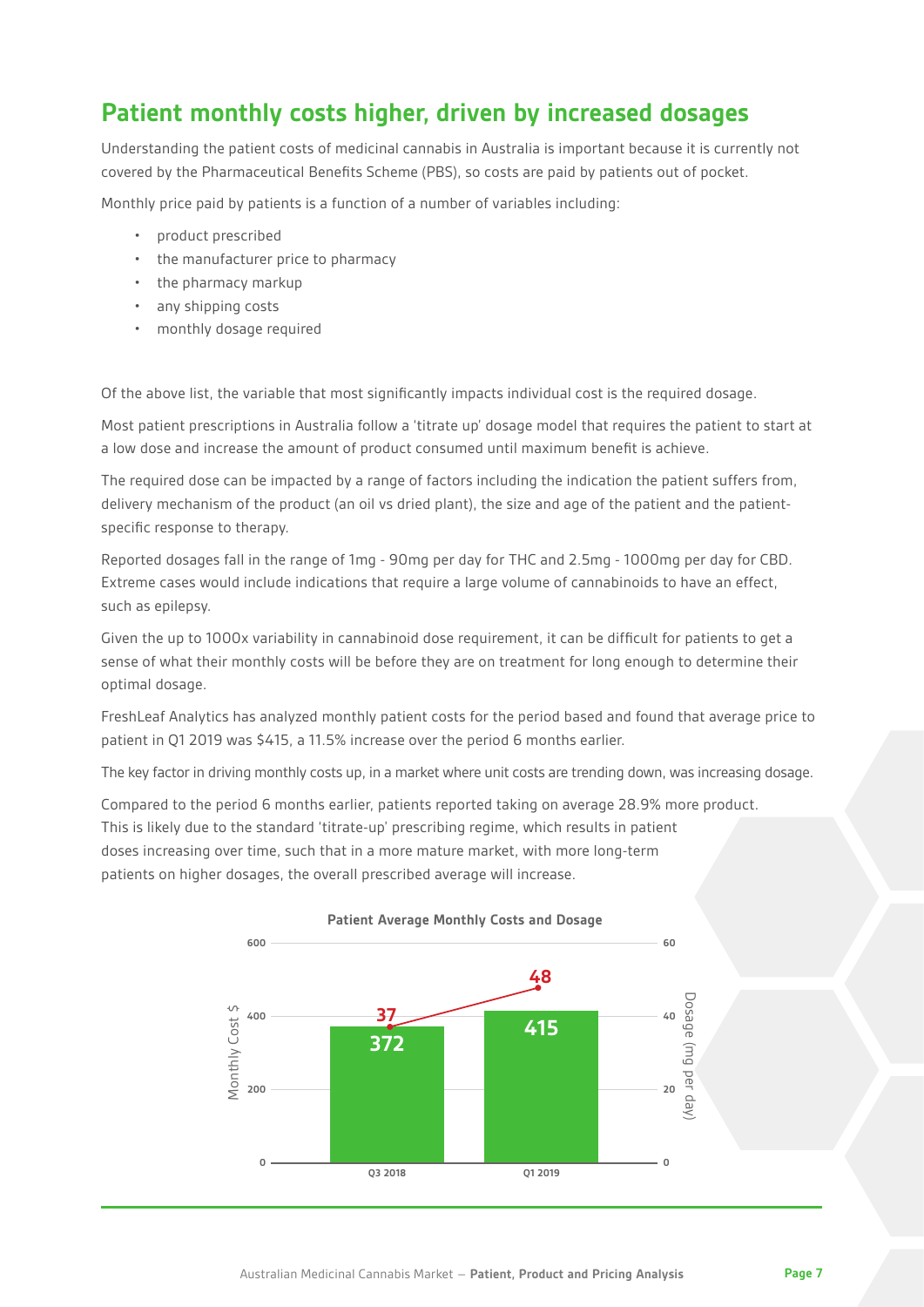Perhaps the most important aspect of price is the question of affordability. The method FreshLeaf Analytics uses for affordability is to benchmark against the CAMS16 study. CAMS16 reported that patients considered a medicinal cannabis price of \$11 per day (\$334 per month) as affordable – defined as "amount willing to pay". Based on the patients sampled, only 41% of patients spent less than this amount suggesting that much needs to be done to bring costs down, or to offer subsidized pricing through PBS or other mechanisms.

Regardless of average affordability, many medicinal cannabis patients, who are often suffering from complex conditions which limit their ability to generate an income, will not be able to afford any amount of cost above PBS limits. The authors of this study believe that more work needs to be done by government and private insurers to quantify the benefits of medicinal cannabis treatments in terms of patient outcomes, and assess whether cost offsets through insurance, PBS or other mechanisms can be justified.

# **Market forecasts for 2019**

Many players, particularly those in the cultivation and manufacturing segments of the value chain, have invested substantial amounts in the medicinal cannabis market in Australia. Many of these have raised substantial amounts of capital and in some cases have listed on public markets with valuations suggesting high expectations of revenue and profit growth. So, in the 3rd year after legalization, how does the market look from a size perspective?

FreshLeaf Analytics is expecting the patient market in Australia to grow at around 9% per month over the coming year, resulting in around 15,000 – 20,000 new patients entering the market in 2019.

Converting patient volumes to a market revenue estimate requires consideration of a number of factors including expectations of attrition, product pricing changes, streamlining of pharmacy operations and margins and of course major regulatory changes.

Based on our current market forecast models, the team at FreshLeaf Analytics expects that the Australian legal medicinal cannabis market in 2019 will be turning over product revenue of around \$3.6M per month by December of 2019, resulting in an annualized run rate of around \$43M as we move into 2020.

Our current models assume no major regulatory change in 2019, although we recognize that a reduction in the scheduling of CBD to allow more streamlined distribution is something that is a possibility this year and would result in substantial market growth.

**<sup>5</sup>** Medicinal-cannabis-australia-2016-cannabis-medicine-survey-cams reported average weekly usage. Nicholas Lintzeris, Jessica Driels, Natalie Elias, Jonathon C Arnold, Iain S McGregor and David J Allsope.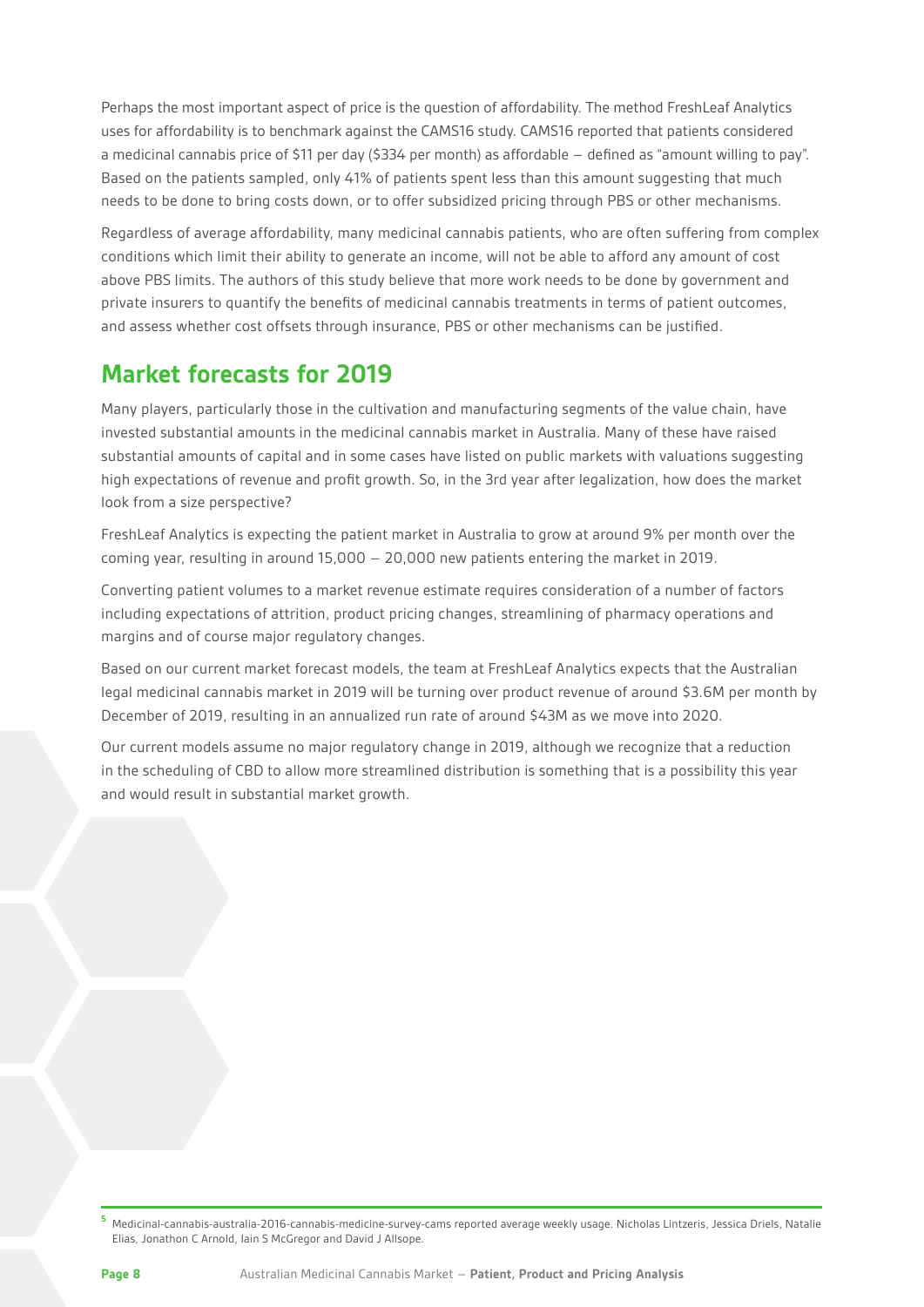# **The Future**

The Australian medicinal cannabis market continues to evolve at an exciting pace. As we move into the 3rd year since the rescheduling of medicinal cannabis the market is finally growing to a meaningful size.

Significant obstacles still face patients, doctors and industry players. Some of these include intense competition in the market, ongoing resistance in some parts of the medical fraternity and lack of government subsidies / private insurance coverage resulting in high out-of-pockets costs.

Progress however, continues to be made. The first Australian products have entered the market and a plethora of foreign-made medicines are available for doctors to prescribe. Patients are being approved in ever-increasing numbers each month and we expect the Australian market to hit a patient population similar to levels Canada saw in circa 2014 when it started to emerge as a significant market.

2019 is expected to be a year of great change, where the industry leaders of tomorrow consolidate their positions in the value chain, costs continue to come down and most importantly more patients get access to medicine that will be benefit them.

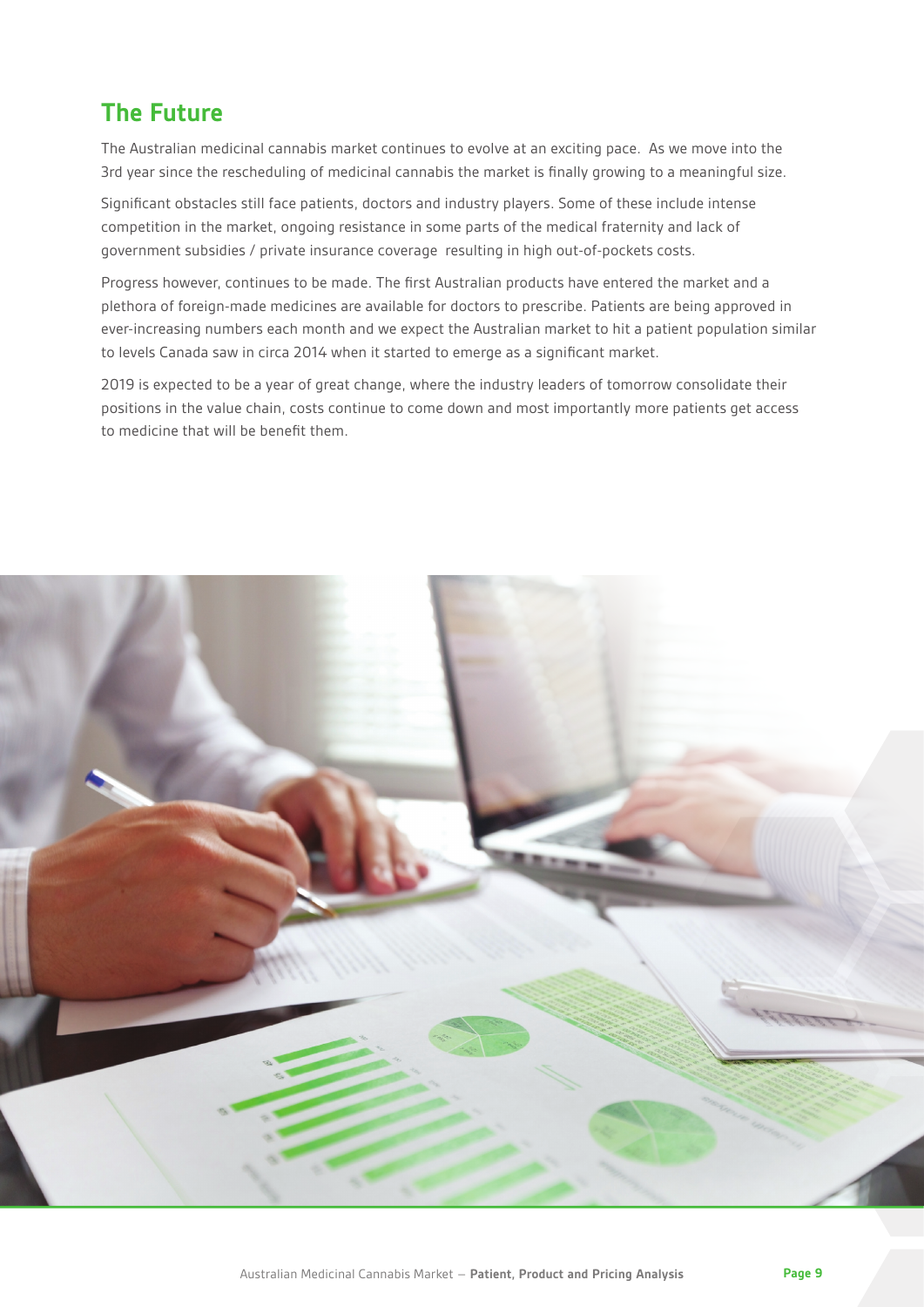#### **Methodology**

The FreshLeaf Analytics Q1 2019 product, pricing and patient analysis was based on data collected in the period January to March 2019.

The team collected pricing data in January and February 2019 from suppliers who have been granted authority from the Office of Drug Control to supply medicinal cannabis into the Australian market. Only suppliers who could demonstrate they had product available in the market at the time of the analysis were included in the study. Two suppliers declined to provide data, although neither is known to be a major supplier in the market at time of data collection. Product information and price was based on the suppliers reported list price to pharmacy, including shipping, for 1 unit (vial, packet etc) of product. Some suppliers offer discounts for larger volume orders, but these discounts has not been reflected in the analysis.

Anonymized patient product and dosage data was supplied through the Cannabis Access Clinics network and was based on a random sample of 100 patients seen at the clinics in January 2019.

Pharmacy pricing data was based on pharmacy interviews performed in February 2019 with 30 pharmacies who had a history of dispensing medicinal cannabis.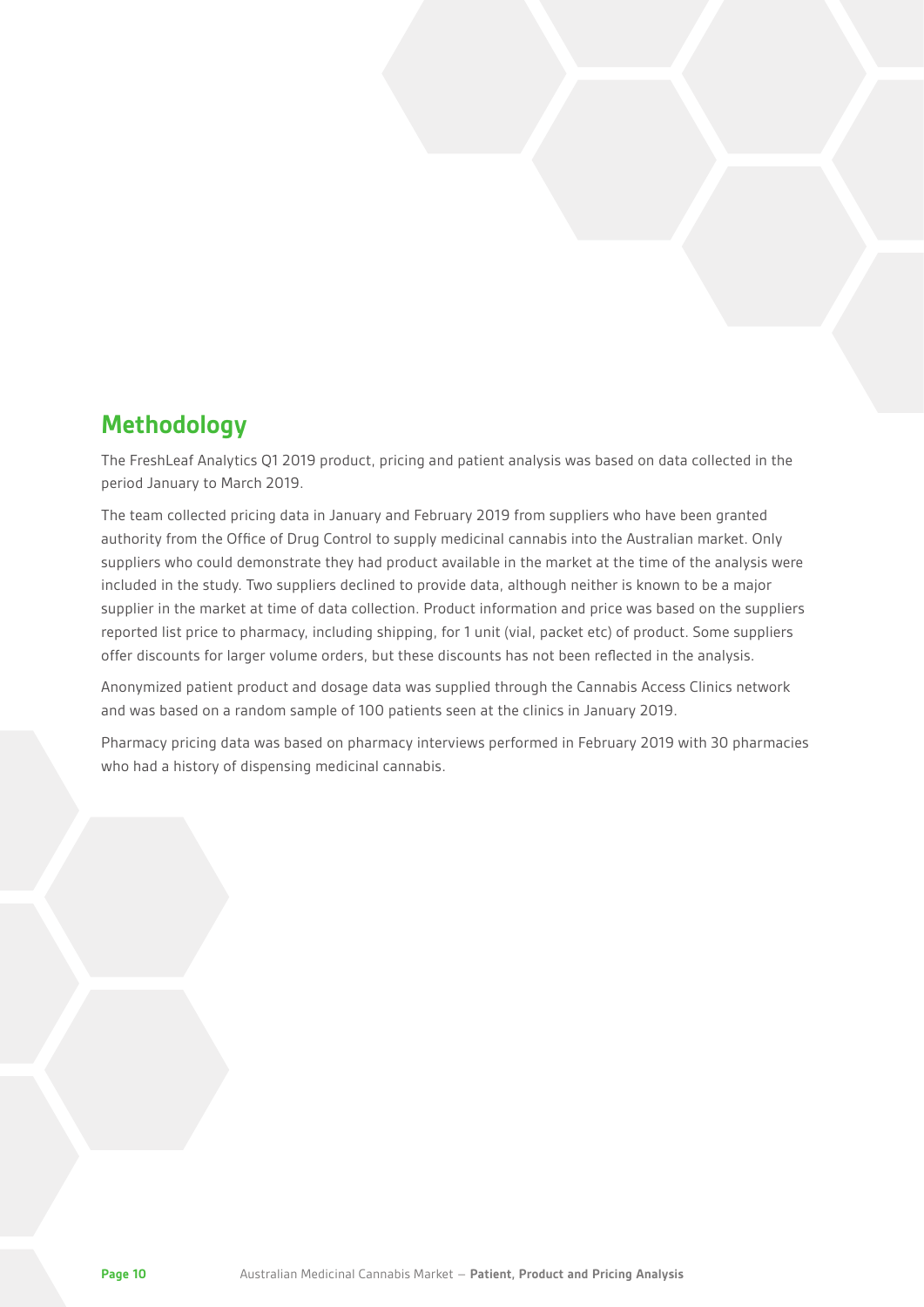### **FreshLeaf Analytics**

FreshLeaf Analytics is the leading supplier of data about the medicinal cannabis industry in Australia. We have access to medicinal cannabis product, pricing and clinical data sets from some of Australia's leading healthcare companies and organizations including healthcare clinics, pharmacies, product suppliers and the TGA. The FreshLeaf Analytics team provides custom research, analysis and consulting services in the Medicinal Cannabis market in Australia.

The FreshLeaf Analytics team can be contacted on **+61 2 8203 8741** or **info@freshleafanalytics.com.au** FreshLeaf Analytics is a division of the Biologics Research Institute of Australia Pty Ltd.